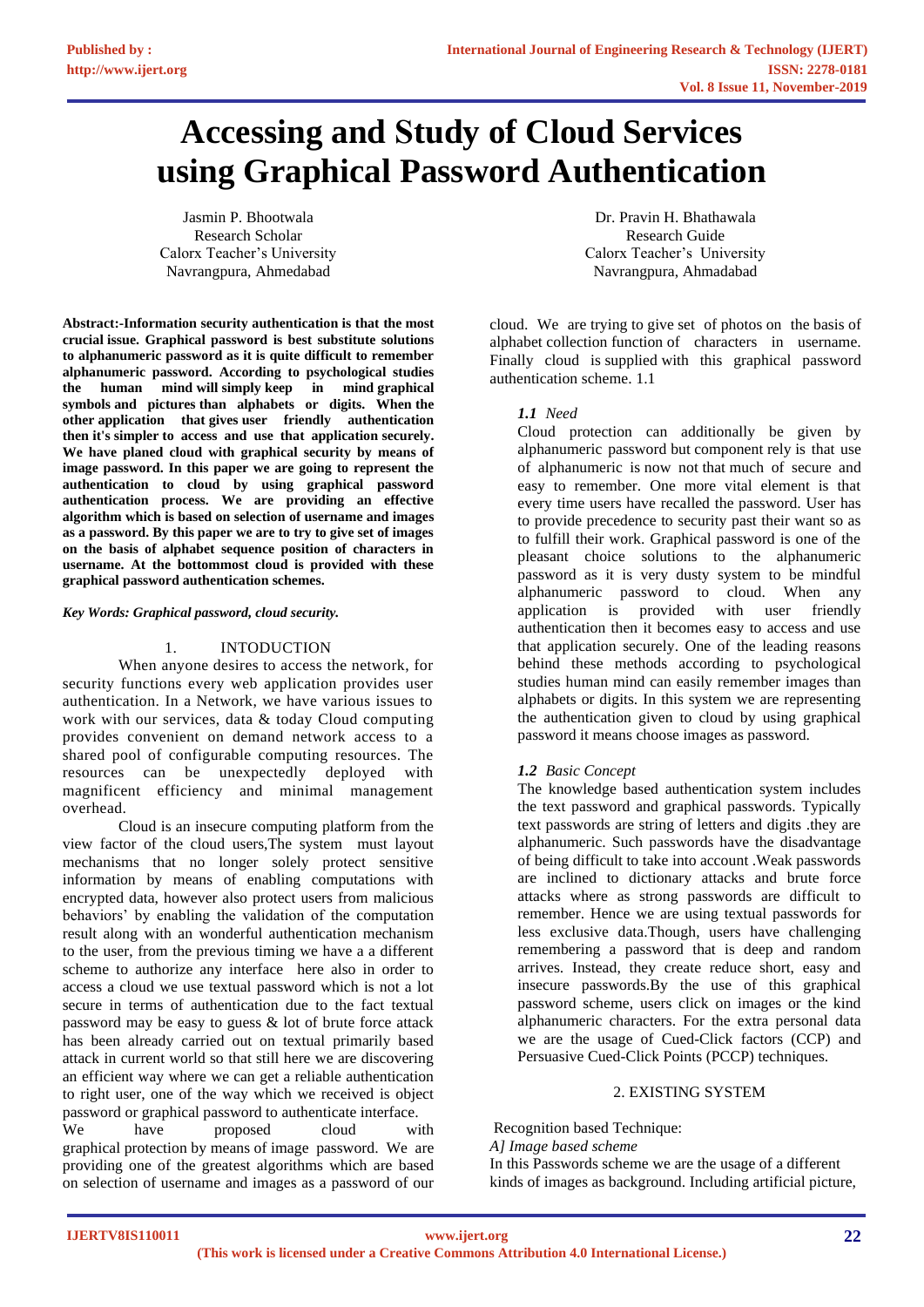image graphics, or different kinds of images. We are in addition divide into two subclasses.

# *1] single-image based:*

In this scheme user provide a single picture as background; they have to provide particular select points.



Fig -1: Blonder Scheme

The passpoint scheme by Wiedenbecket, al extended Blonder's idea by eliminating the predefined and allowing arbitrary images to be used .as a result user can click on any images password is create.





Fig -3: Passpoint

# *2] Multiple Images Based:*

In this scheme consumer supply a couple of pix to select any one of them. Passface is a technique developed through Real user corporation the password is the collection of K faces ,each chosen from a awesome set of  $n>1$  faces. we used  $k=4$  and  $n=9$ . Choosing her password pic are special and do no longer show up extra than once. In the story scheme, a password is a sequence of ok unique images selected by way of the person to make a story from a single set of n>k

images, every derived from from a distinct category of image types.



Fig- 4: Story Scheme



Fig -5: Pass Faces

Jemyn, et al. proposed a technique, referred to as '' Draw a secret, which permits the user to draw their extraordinary password. A user is asked to draw a simple image on a 2D grid base; grids are stored in the order of drawing. During the authentication, user is requested for redrawing the picture. If as a consequence drawing of images touches the identical grids in the same sequence than the user is authenticated.



# *C] Triangle based scheme*

*B] DAS Scheme:* 

In this scheme user provide a convex-hall formed via all the pass object ,in which it make the password hard to guess .In this scheme user select a point and forming triangle as a password.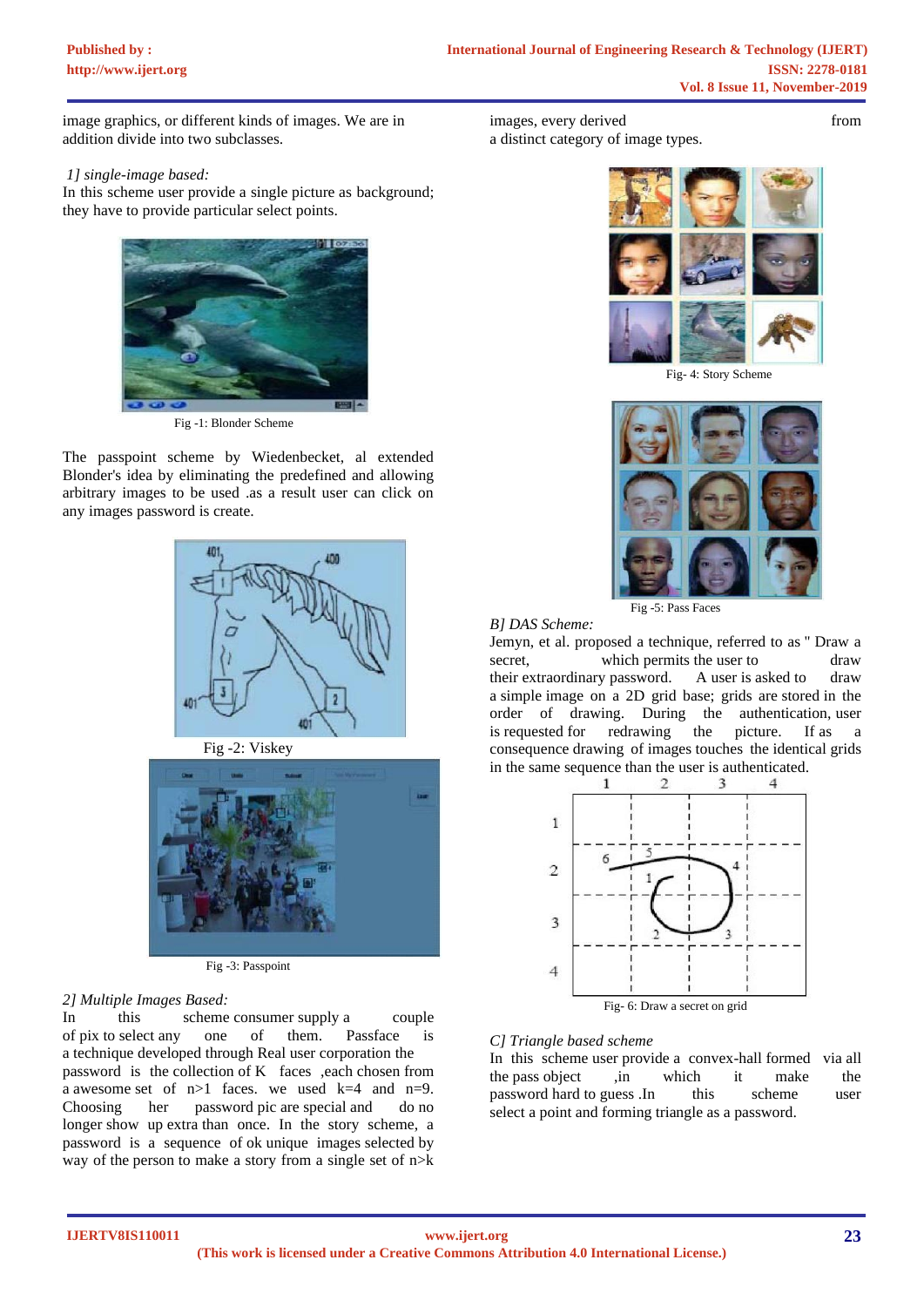

Triangle Based Scheme<sup>[8]</sup>

# 3. THE PROPOSED WORK AND TOOL

# *A. How to start*

When we start the cloud provider they will be supplied extra than one selection to select. For registration user have to skip via authentication process. In that on the basis of username, manner will be commenced at the server-side. Set of imags which will be supplied to user are primarily based on result of calculation. Username: ABCD

## *B. Calculations on the basis of username*

At the server-side position of username's alphabet in alphabet sequence will be calculated. Then addition of all the positions is done. First digit of that sum will be viewed for similarly subsequent calculations.

| Alphabets |  |  |  |
|-----------|--|--|--|
| Position  |  |  |  |

## Finding the set to be assigned

# *C. Assigning set of images*

There are complete 26 alphabets current in alphabet series. We comprehend that any two digit range can start with range 1-9 itself. Server has already made set of images. Set of images will be assigned according to end result of calculation which server has acquired at the second step. 1- 9 numbers will be assign to that sets like

Means what if first digit is 1, then set assign to it will set of A1. If first digit is 2, then set assign to it will be B1.

## *D. Selection of password*

In this complete password is divided in two sections first is based totally on user selection, second is primarily based on server supplied sets of images. For user selection, from given set

| Set of images                                                                                                             |                                                                                  |  |  |  |
|---------------------------------------------------------------------------------------------------------------------------|----------------------------------------------------------------------------------|--|--|--|
| Set A<br>Set C<br>Set B<br>Set D<br>Set E<br>$\operatorname{Set}$ $\mathbf F$<br>$\operatorname{Set} G$<br>Set I<br>Set H |                                                                                  |  |  |  |
| Each set will contain 100 different images<br><b>Username Calculation:</b>                                                |                                                                                  |  |  |  |
| If username is ABCD then sum is $=$ 1+2+3+4=10                                                                            |                                                                                  |  |  |  |
| If username is PQRS then sum is=<br>$16+17+18+19=70$                                                                      |                                                                                  |  |  |  |
| 1 and 5 are forwarded for further calculation.                                                                            |                                                                                  |  |  |  |
| Assigninig set of images:<br>For username ABCD as sum is 10 and 1 is forwarded                                            |                                                                                  |  |  |  |
| Set of images will be assigned of                                                                                         |                                                                                  |  |  |  |
| For Username PQRS as sum is 70 and 7 is forwarded<br>Set of images will be assigned of P                                  |                                                                                  |  |  |  |
| Selection of passward:<br>For username ABCD<br><b>PQRS</b>                                                                | For Username                                                                     |  |  |  |
| Set is<br>Set A<br>Server side<br>1<br>2 images<br>$\overline{2}$<br><b>Complete Password</b>                             | Set is<br>Set A<br>Server side<br>2<br>1<br>2 images<br><b>Complete Password</b> |  |  |  |

Users have to select 2 images from 100 and two will be from server side.

of images user has to pick out two images as the password. From sever end two pics will be provided to user so as to form complete password.

# COMPARISON WITH OTHER METHODS

• Drawback is that if one user has quantity of accounts, to take into account all those passwords, is certainly now not possible.

• In some of the instances it may occur that one can forget the password when there is no accepted use of particular account.